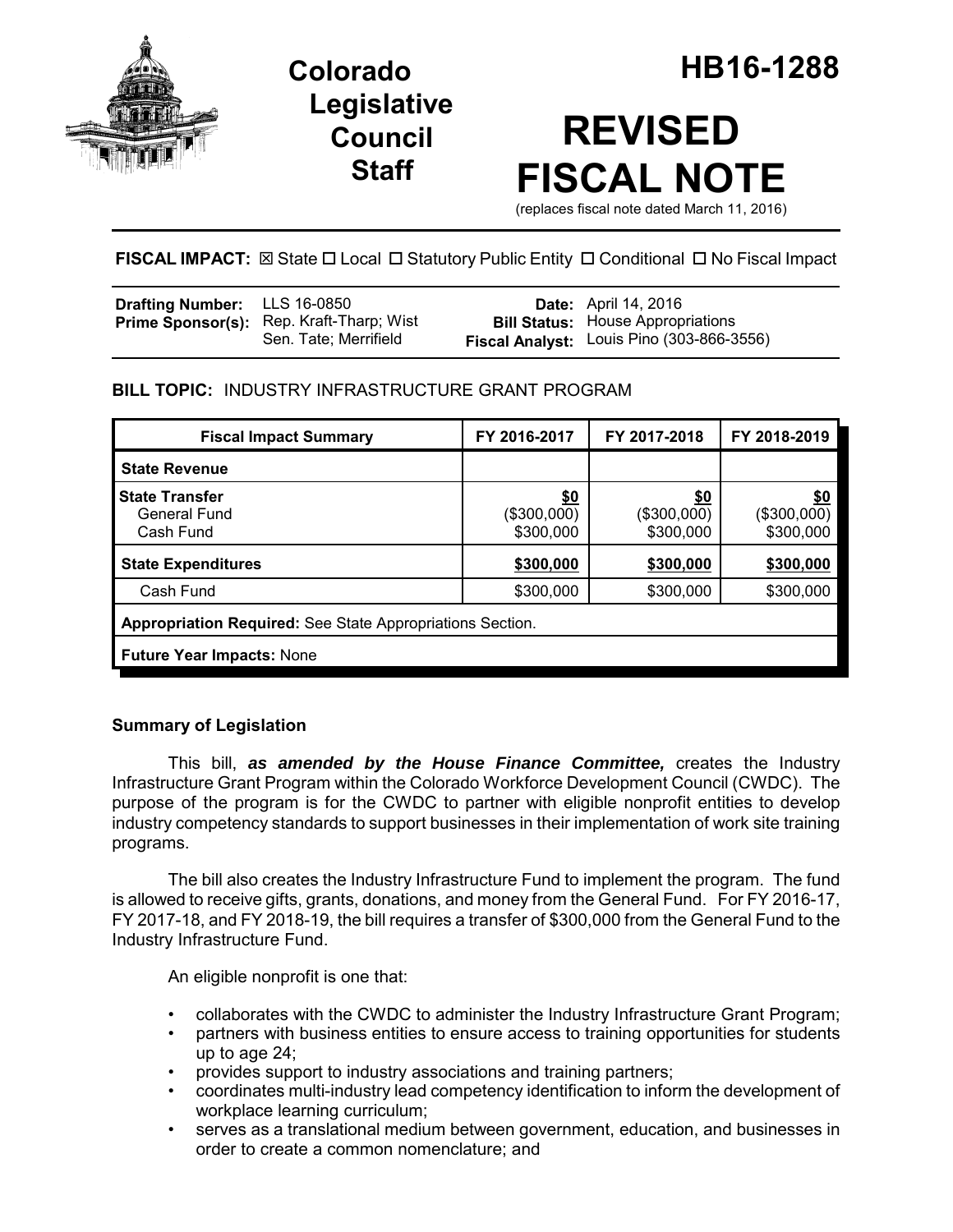April 14, 2016

• provides documentation demonstrating a funding commitment of at least \$300,000 and a signed affidavit indicating that the funding commitment shall be used for the Industry Infrastructure Program.

An eligible nonprofit can not be a  $501(c)(4)$  organization as described by the Federal tax code.

An eligible nonprofit entity may use money from the fund to:

- identify industry specific standards and assessments for accountability and implementation of competencies within workforce programs;
- implement industry defined competencies within workforce programs;
- assist businesses and industry associations with human resource training; and
- collaborate with entities to facilitate training and education between the classroom and businesses.

Finally, on or before January 1, 2017, and on or before January 1 of the next three years after, the CWDC shall prepare a report on program, which will include information on the eligible nonprofit entity (if any), the industry sectors along with a list of competencies for each of the these sectors, and any other measurable outcomes the council deems appropriate. The report will be included in the Colorado Talent Report prepared annually by the CWDC.

#### **State Revenue**

**State transfers.** In FY 2016-17 and the two subsequent fiscal years, the bill requires the State Treasurer to make a one-time transfer in each fiscal year of \$300,000 from the General Fund to the Industry Infrastructure Fund.

## **State Expenditures**

**The bill will increase state expenditures by \$300,000 in FY 2016-17, and by \$300,000 in the two following fiscal years.** New expenditures are to provide awards to eligible nonprofit entities.

*Colorado Department of Labor and Employment (CDLE)***.** The fiscal note assumes the number of eligible nonprofit entities expected to partner with CWDC will be minimal. Workload for the department will increase but can be accomplished within existing appropriations. The bill may require additional resources if the number of eligible entities becomes significant. Any additional resources may be requested as part of the annual budget process.

## **Effective Date**

The bill takes effect August 10, 2016, if the General Assembly adjourns on May 11, 2016, as scheduled, and no referendum petition is filed.

## **State Appropriations**

Monies in the Industry Infrastructure Fund are continuously appropriated to the CDLE.